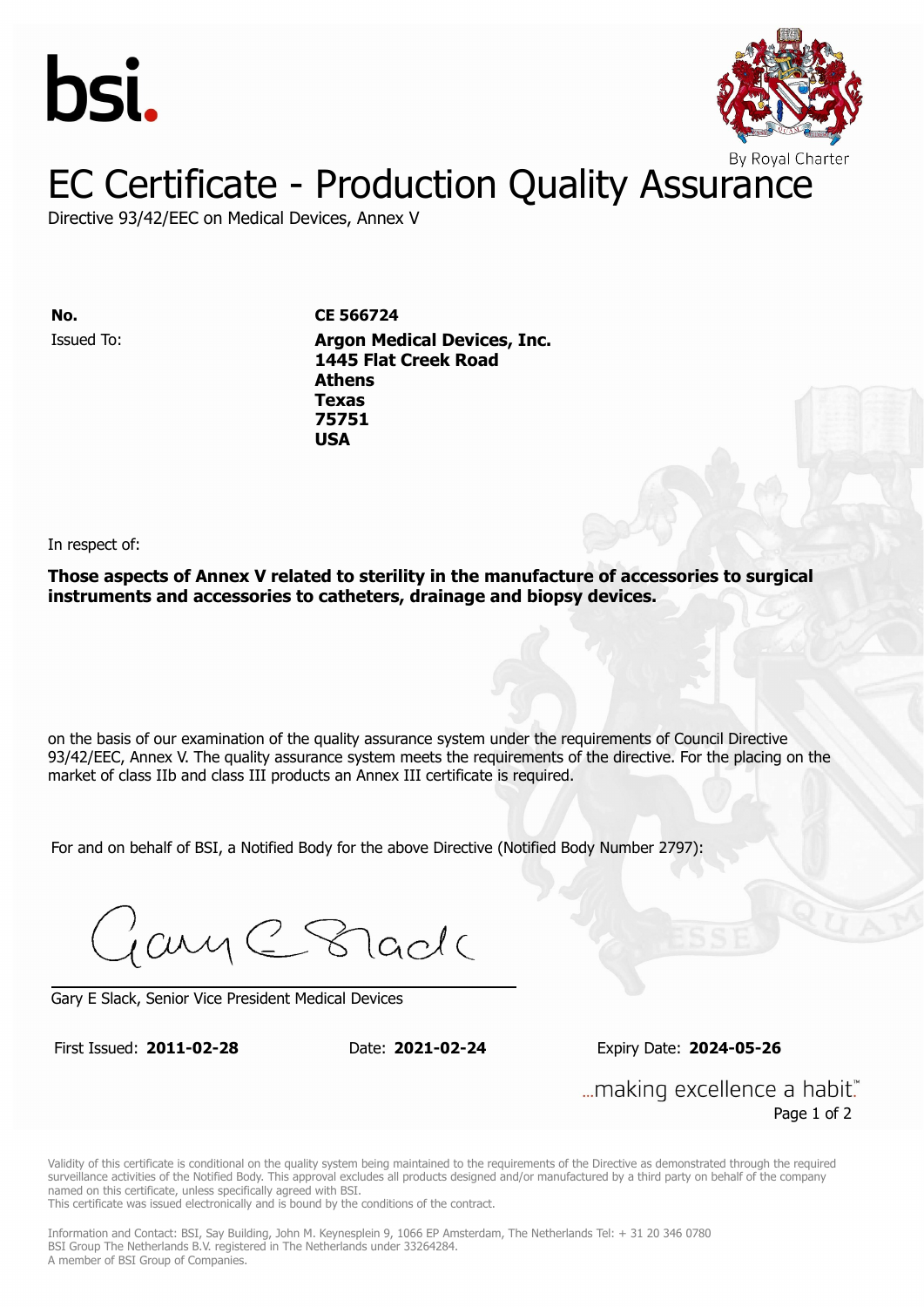



#### **Supplementary Information to CE 566724**

Issued To: **Argon Medical Devices, Inc. 1445 Flat Creek Road Athens Texas 75751 USA**

| <b>Number</b>   | <b>Device Name or Generic Device Group</b> | <b>Intended purpose per IFU</b> |  |
|-----------------|--------------------------------------------|---------------------------------|--|
| <b>Class Is</b> |                                            |                                 |  |
| MD0102          | <b>HSG Catheters</b>                       |                                 |  |
| MD0102          | Galactography                              |                                 |  |
| MD0102          | Lorad Needle Guide                         |                                 |  |
| MD0102          | Drainage Bag                               |                                 |  |
| MD0102          | <b>Connecting Tubes</b>                    |                                 |  |
| MD0106          | <b>Skin Fix</b>                            |                                 |  |
| MD0106          | <b>Equipment Covers</b>                    |                                 |  |
| MD0102          | Locking Syringe                            |                                 |  |

First Issued: **2011-02-28** Date: **2021-02-24** Expiry Date: **2024-05-26**

... making excellence a habit." Page 2 of 2

Validity of this certificate is conditional on the quality system being maintained to the requirements of the Directive as demonstrated through the required surveillance activities of the Notified Body. This approval excludes all products designed and/or manufactured by a third party on behalf of the company named on this certificate, unless specifically agreed with BSI.

This certificate was issued electronically and is bound by the conditions of the contract.

Information and Contact: BSI, Say Building, John M. Keynesplein 9, 1066 EP Amsterdam, The Netherlands Tel: + 31 20 346 0780 BSI Group The Netherlands B.V. registered in The Netherlands under 33264284. A member of BSI Group of Companies.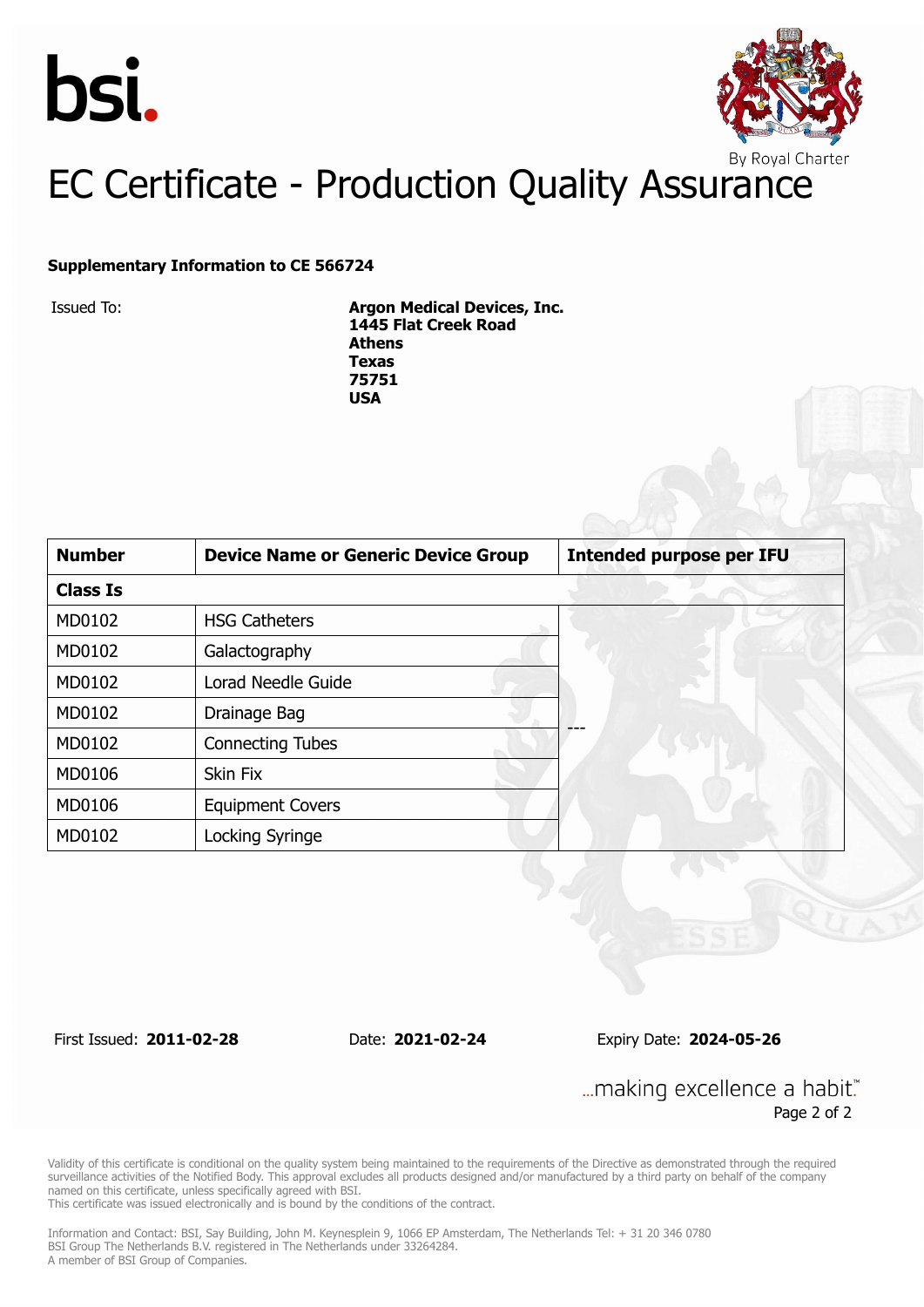



Directive 93/42/EEC on Medical Devices, Annex V

### List of Significant Subcontractors

Recognised as being involved in services relating to the product covered by:

Certificate No: **CE 566724**

Date: **2021-02-24** Issued To: **Argon Medical Devices, Inc. 1445 Flat Creek Road Athens Texas 75751 USA**

Ambu Sdn/BHd. (336938-A)

MD21060) USA

Lot 69-B, Lintang Bayan, Lepas 6,

11900 Penang, Malaysia (Supplied through Ambu, Inc. 3740 Baymeadow Dr, Glen Burnie

**Subcontractor: Service(s) supplied**

**Crucial Supplier**

**EU Representative**

Emergo Europe Prinsessegracht 20 2514 AP The Hague The Netherlands

Lemco Enterprises Inc P.O. Box 1407 3204 Hale Road Ardmore Oklahoma 73402 USA

**ETO Sterilization**

... making excellence a habit."

Page 1 of 2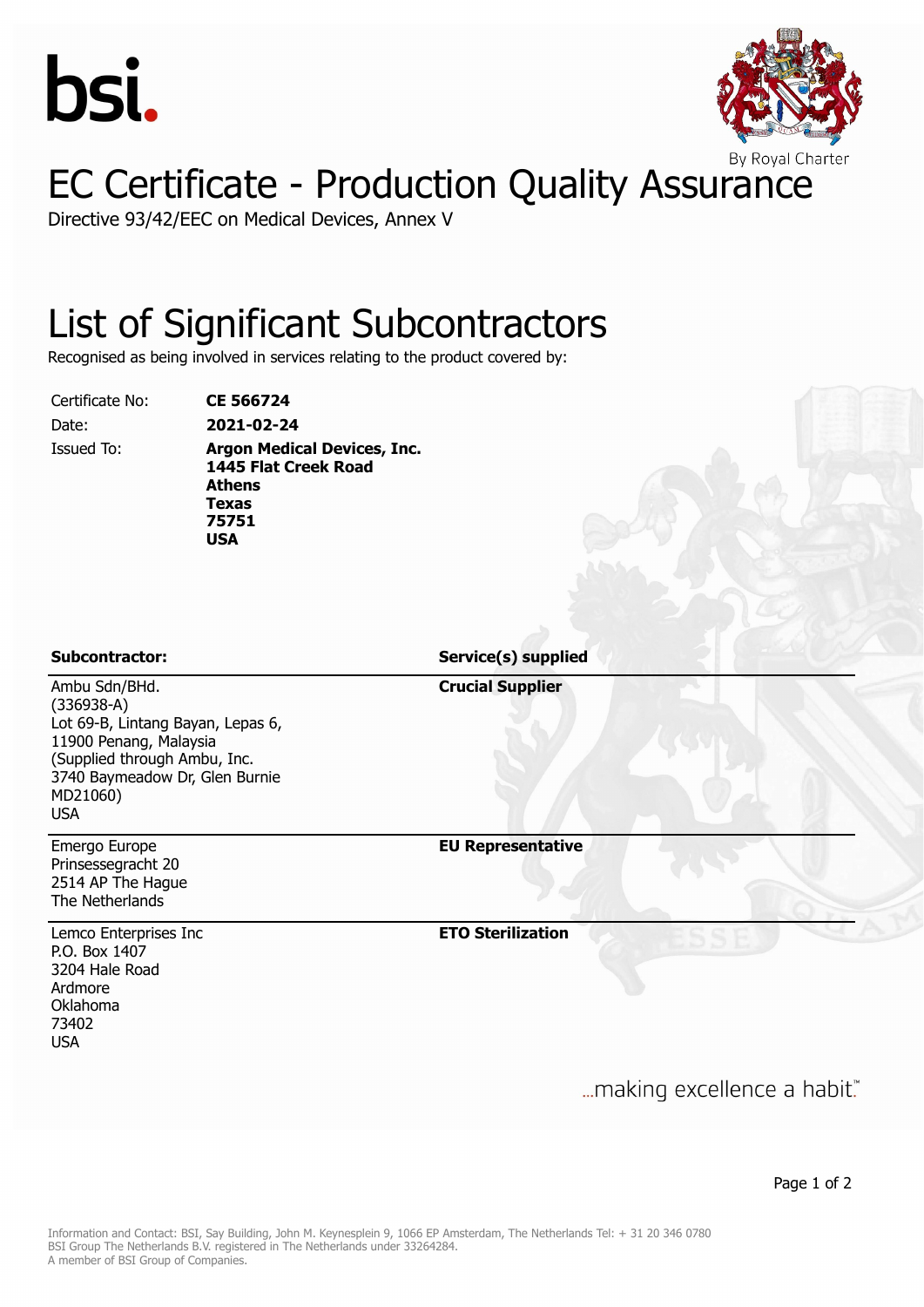



Directive 93/42/EEC on Medical Devices, Annex V

#### List of Significant Subcontractors

Recognised as being involved in services relating to the product covered by:

Certificate No: **CE 566724**

Date: **2021-02-24** Issued To: **Argon Medical Devices, Inc.**

**1445 Flat Creek Road Athens Texas 75751 USA**

Lina Medical APS Formervangen 5 **Glostrup** 2600 Denmark

Sterigenics US, LLC 1302 Avenue T Grand Prairie Texas 75050 USA

Unomedical s.r.o. Priemyselny Park 3 07101 Michalovce Slovakia

**Subcontractor: Service(s) supplied**

**Control of Sterilization Manufacture**

**ETO Sterilization**

**Control of Sterilization Manufacture**

... making excellence a habit."

Page 2 of 2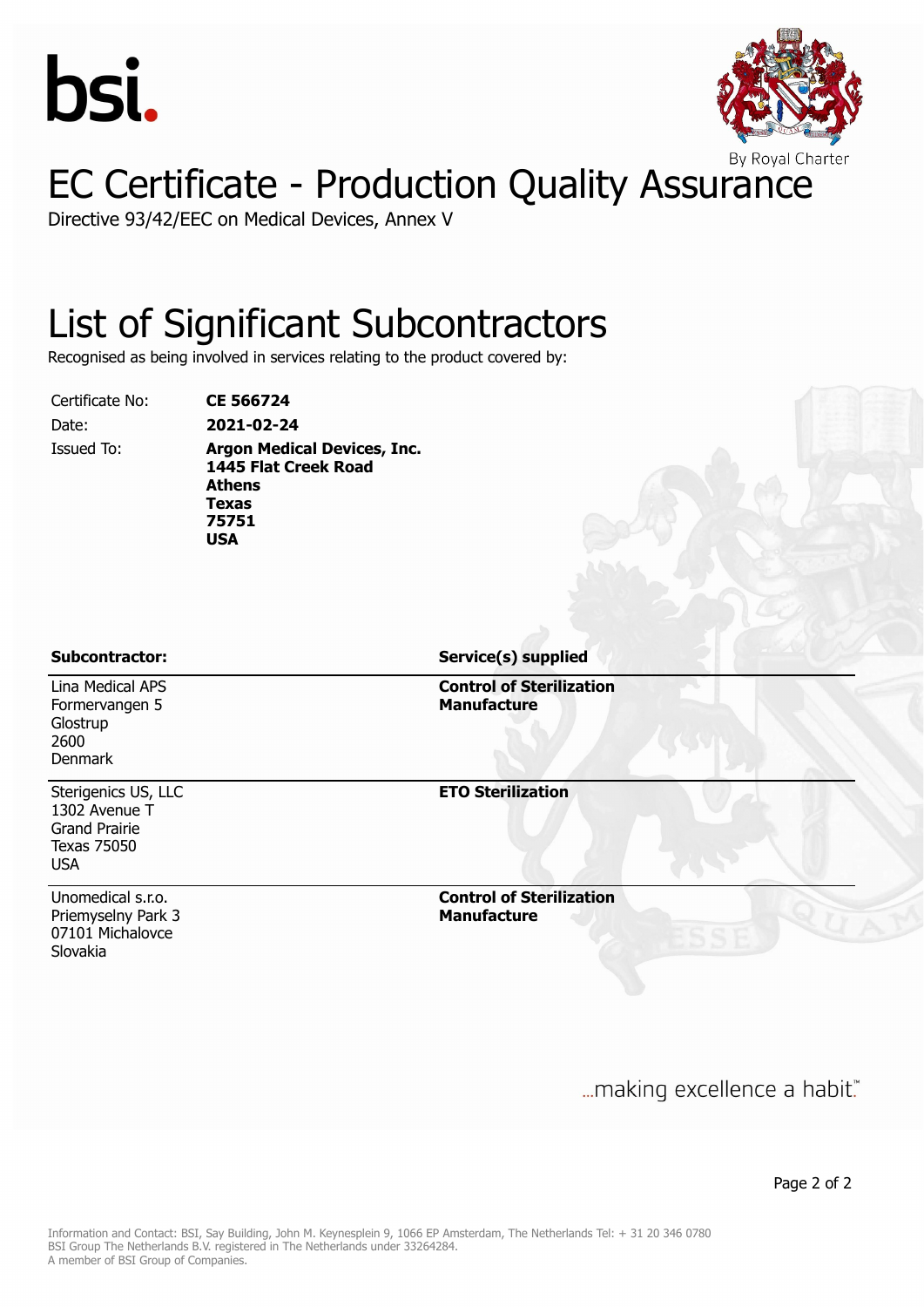



## EC Certificate - Production Quality Assurance Certificate History

| Certificate No:   | <b>CE 566724</b>                                                            |
|-------------------|-----------------------------------------------------------------------------|
| Date:             | 2021-02-24                                                                  |
| <b>Issued To:</b> | <b>Argon Medical Devices, Inc.</b><br>1445 Flat Creek Road<br><b>Athens</b> |
|                   | <b>Texas</b>                                                                |
|                   | 75751                                                                       |
|                   | USA                                                                         |

| <b>Date</b>      | <b>Reference</b><br><b>Number</b> | <b>Action</b>                                                                                                                                                                              |
|------------------|-----------------------------------|--------------------------------------------------------------------------------------------------------------------------------------------------------------------------------------------|
| 28 February 2011 | 7581777                           | First Issue – Transfer from another Notified Body.                                                                                                                                         |
| 31 October 2012  | 7842540                           | Certificate Renewal.                                                                                                                                                                       |
| 19 February 2014 | 8108569                           | Scope extension to include drainage and biopsy devices. List of<br>subcontractors updated to include the significant suppliers involved in<br>the manufacturing of the new products.       |
| 30 April 2015    | 8283851                           | Ambu Sdn/BHd. added to the list as crucial supplier.<br>Removal of Hangzhau Jincheng Medical as significant subcontractor.                                                                 |
| 28 April 2017    | 8710335                           | Remove also trading as Becton Dickinson from the address. Update EU<br>Representative address.<br>Removal of Steris Isomedix Services (29306, Spartanburg) from list of<br>subcontractors. |
| 27 November 2017 | 8849505                           | Certificate Renewal.                                                                                                                                                                       |
| 19 February 2019 | 7780687                           | Traceable to NB 0086.                                                                                                                                                                      |

#### ... making excellence a habit." Page 1 of 2

Validity of this certificate is conditional on the quality system being maintained to the requirements of the Directive as demonstrated through the required surveillance activities of the Notified Body. This approval excludes all products designed and/or manufactured by a third party on behalf of the company named on this certificate, unless specifically agreed with BSI.

This certificate was issued electronically and is bound by the conditions of the contract.

Information and Contact: BSI, Say Building, John M. Keynesplein 9, 1066 EP Amsterdam, The Netherlands Tel: + 31 20 346 0780